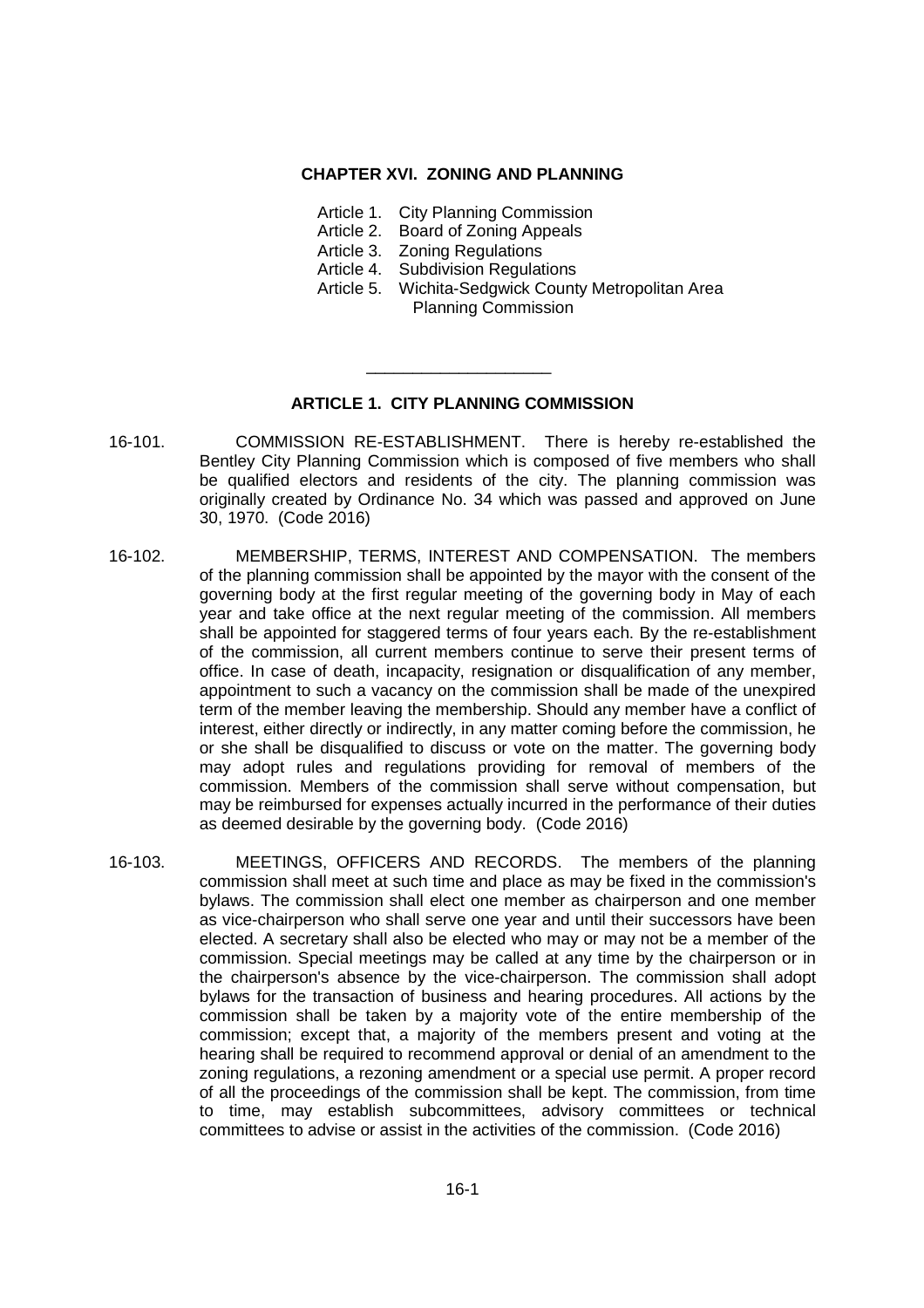- 16-104. POWERS AND DUTIES. The governing body and planning commission shall have all the rights, powers and duties as authorized in K.S.A. 12-741 *et seq.*, and amendments thereto, which are hereby incorporated by reference as part of this section and shall be given full force and effect as if the same had been fully set forth. The commission is hereby authorized to make or cause to be made, adopted and maintained a comprehensive plan for the city and any unincorporated territory lying outside of the city but within Sedgwick County in which the city is located, which in the opinion of the commission forms the total community of which the city is a part. The commission shall also cause to be prepared, adopted and maintained zoning and subdivision regulations on all land within the jurisdiction designated by the governing body. The comprehensive plan and zoning and subdivision regulations are subject to final approval of the governing body by ordinance. Periodically, the governing body may request the commission to undertake other assignments related to planning and land use regulations. (Code 2016)
- 16-105. BOARD OF ZONING APPEALS. The planning commission is hereby designated to also serve as the city's board of zoning appeals with all the powers and duties as provided for in K.S.A. 12-759. The board shall adopt rules in the form of bylaws for its operation which shall include hearing procedures. Such bylaws shall be subject to the approval of the governing body. Public records shall be kept of all official actions of the board which shall be maintained separately from those of the commission. The board shall keep minutes of its proceedings showing evidence presented, findings of fact, decisions and the vote upon each question or appeal. A majority of the members of the board present and voting at the hearing shall be required to decide any appeal. Subject to subsequent approval of the governing body, the board shall establish a scale of reasonable fees to be paid in advance by the appealing party. (Code 2016)
- 16-106. BUDGET. The governing body shall approve a budget for the planning commission and make such allowances to the commission as it deems proper, including funds for the employment of such employees or consultants as the governing body may authorize and provide, and shall add the same to the general budget. Prior to the time that moneys are available under the budget, the governing body may appropriate moneys for such purposes from the general fund. The governing body may enter into such contracts as it deems necessary and may receive and expend funds and moneys from the state or federal government or from any other resource for such purposes. (Code 2016)
- 16-107. REMOVAL OF MEMBERS. No member of the commission shall be removed during his or her term of office, except for cause, and after a hearing held before the governing body by whom he or she was appointed, or in case of disqualification by moving out of the city, or by moving out of the area represented by him or her on the planning commission. (Code 1990)